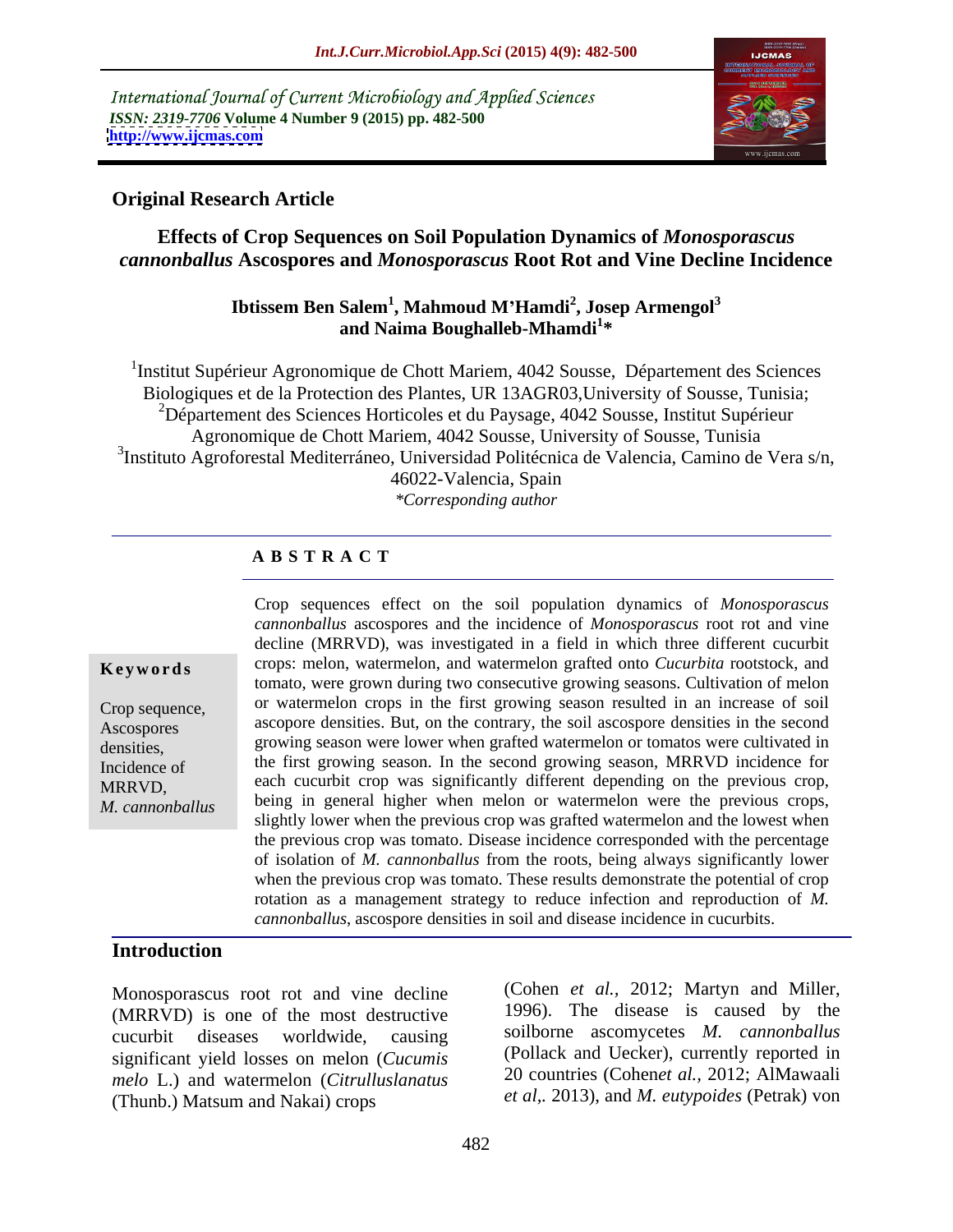Arx, recently found as another cause of completely resistant to *M. cannonballus*, MRRVD in Tunisia (Ben Salem *et al.,* 2013). Aboveground symptoms of MRRVD crop losses (Beltran *et al.,* 2008; Mertley *et*  are noticeable on the vines of melon and *al.,* 1993b). In general, grafted plants are watermelon plants, which wilt and collapse more vigorous and productive, showing an rapidly at the end of the growing season, improved agronomic performance due to a some weeks prior to harvest. They are the better tolerance to diverse environmental consequence of the gradual destruction of stresses, such as soil type, high soil salinity, the root systems, which become necrotic low temperatures and drought (Louws *et al.,* with lack of the secondary and tertiary 2010; Lee *et al.,* 2010). Grafting cucurbits feeder roots, after the infection by onto *Cucurbita* hybrid rootstocks, alone or *Monosporascus* spp. (Cohen *et al.,* 2012; Martyn and Miller, 1996). *Monosporascus*  used routinely by cucurbit growers (Beltran *cannonballus* and *M. eutypoides* are *et al.,* 2008; Cohen *et al.,* 2005; Edelstein *et*  monocyclic pathogens. In affected cucurbit *al.,* 1999; Pivonia *et al.,* 1996). In Tunisia, roots both pathogens produce fertile watermelon grafting was first used against perithecia containing ascopores, which are Fusarium wilt (Boughalleb *et al.,* 2008). the only known inoculum source (Cohen *et al.,* 2012; Martyn and Miller1996). Control tolerance of some commercial cucurbit of soil borne plant pathogens is problematic rootstocks against *M. cannonballus* in and the management of MRRVD is greenhouse conditions and, currently, currently based on integrating watermelon plants grafted onto *Cucurbita*  different strategies, with varying degrees of cootstocks are progressively replacing success (Cohen *et al.,* 2012). Among them, watermelon crops in the main Tunisian chemical control combined with soil cucurbit production regions. In cucurbit solarisation with fumigants at reduced crops, the increased incidence and severity dosage has proved its effectiveness to reduce of soilborne pathogens is the result of the the incidence of *M. cannonballus* on melon sum of several cultural factors such as the crops in Israel and United States (Cohen *et al.,* 2000; Stanghellini*et al.,* 2003).In Israel, seedlings, plastic mulch, drip irrigation, post-planting application of fungicides was increased plant density and excessive fruit evaluated in field trials, which confirmedthe load(Bruton1998;Cohen*et al.,* 2012).More efficacy of fluazinam to control *M.*  specifically, Bruton (1998) pointed out that *cannonballus* (Cohen *et al.,* 1999). In for MRRVD, inadequate crop rotation has subsequent research, azoxystrobin, likely contributed more than other factors to fluazinam, prochloraz and the severity of this disease by building-up pyraclostrobin+boscalid were also highly the inoculum of *M. cannonballus* in soil. effective in the control of MRRVD (Pivonia Beneficial effects of crop rotation compared *et al.,* 2010). However, these practices can to monoculture have been reported to be expensive and the range of authorized products is becoming limited. Grafting nutrients, soil structure and soil fungus melon and watermelon onto *Cucurbita*  populations (Griffith *et al.,* 1988; Liebman hybrid rootstocksis a promising management andDyck 1993; Peterson and Vargel 1989; strategy against MRRVD (Cohen *et al.,* 2007; Cohen *et al.,* 2000; Cohen *et al.,* Schmitthenner, 1962). The abandonment of

2012). Although *Cucurbita* hybrids are not crop rotation could result in an increase ofcompletely resistant to *M. cannonballus*, they provide satisfactory control and reduce in combination with soil disinfectants, is Later, Jebari *et al.* (2009) studied the greenhouse conditions and, currently, rootstocks are progressively replacing use of hybrid cultivars, include improvements in soil moisture, soil Roder *et al.,* 1989; Williams and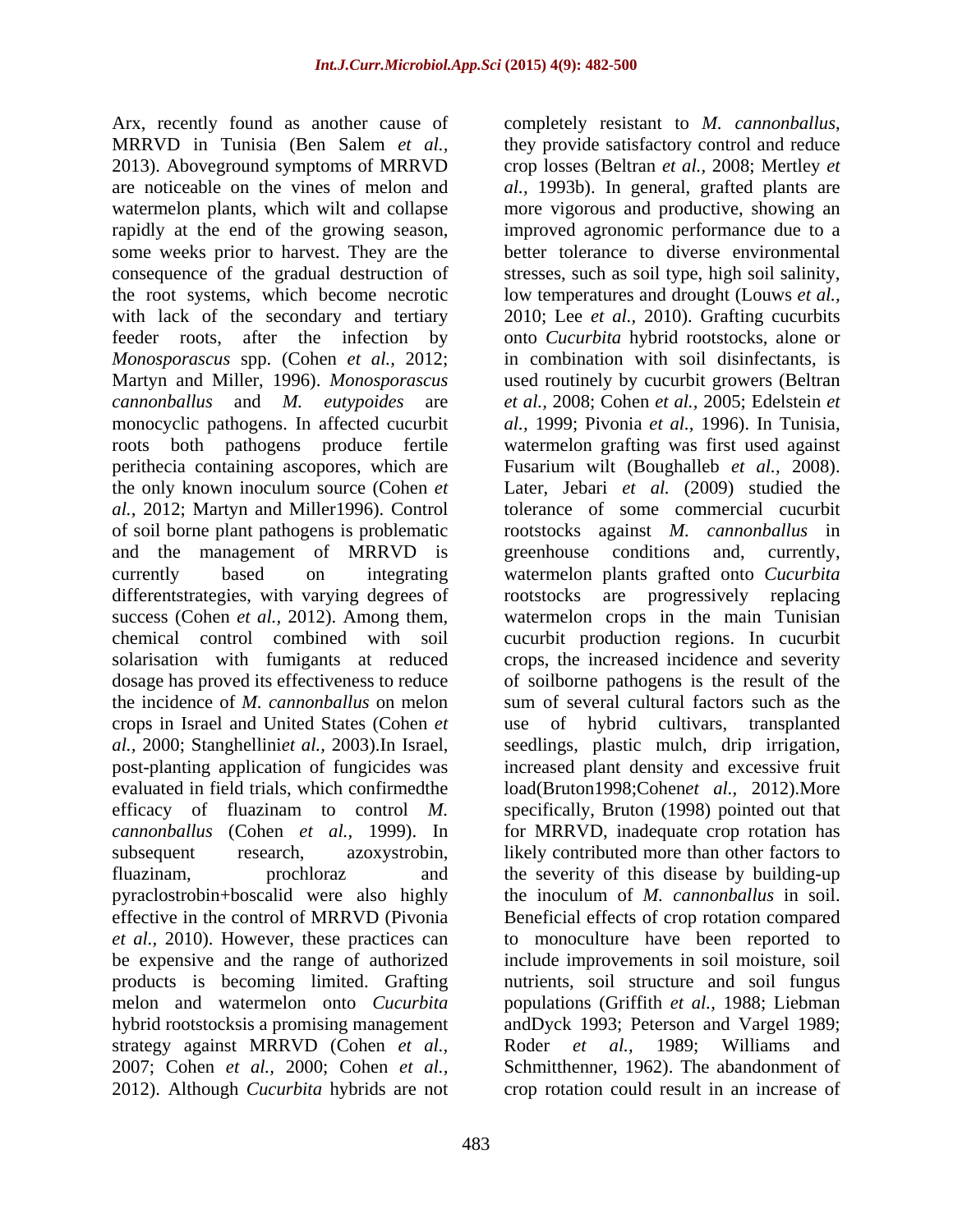*M. cannonballus* ascospore populations in as a potential strategy for managing a field in which three different cucurbit crops: melon, watermelon, and watermelon grafted onto *Cucurbita* rootstock, and tomato, were grown during two consecutive growing seasons.

Institute of Agronomy (ChottMariem, three cucurbit crops (melon cv. Afamia, subplots were planted (Table 1). Each in-row spacing of 0.80 m. The experimental design consisted of randomized blocks with transplanted also on 01 June but, in each pellet was resuspended in 30 to 40 ml of

soil (Beltran *et al.,* 2008), but the effects of were distributed taking into account the crop crop sequences have never been investigated planted in the previous season, with the MRRVD. Thus, the main objective of this leading to crop sequence (Table 1). In both work was to determine the effects of growing seasons, the experimental field was different crop sequences on the soil drip irrigated and standard cultural practices population dynamics of *M. cannonballus* were employed. In the first growing season, ascospores and the incidence of MRRVD, in roots of the crops were left in the field after block the four different subplots per crop objective to have all possible combinations crop termination.

### **Soil sampling and ascospore quantification**

**Materials and Methods** *four different moments during the growing* **Experimental plot**  time (August). In 2010 (first growing The study was performed in an experimental 74 and 85 days after transplanting (sampling plot with a total area of 693m<sup>2</sup> located in a moments 1, 2, 3 and 4, respectively). In field belonging to the farm of the High 2011 (second growing season), soil samples Sousse, Tunisia). This plot had been used transplanting (sampling moments 1, 2, 3 and for cucurbits cultivation in previous years 4, respectively). In both seasons the last and it had a history of MRRVD. Trials were sampling moment coincided with the conducted during two consecutive growing harvest. In each experimental subplot and seasons in 2010 and 2011. In each season, sampling moment, three soil samples were watermelon cv. Sentinel, and watermelon between beds. Samples of approximately cv. Sentinel grafted on *Cucurbita maxima* × 100 g were taken randomly with a soil probe *C. moschata* rootstock cv. Strongtoza), and at a depth of 10 to 20 cm (Mertley *et al.,* tomato cv. Giganti, were grown. In 2010, 1993a). Soil samples were air dried at room the experimental plot was subdivided into temperature and sifted through a 2-mm sieve three blocks (repetitions). In each block, to remove soil clods prior to processing. four crops each distributed in four different Ascospores of *M. cannonballus* were subplot had an area of  $6.4 \text{ m}^2$ , and included Stanghellini and Rasmussen (1992). Each two rows of 5 plants each. The plants were sample was passed through a 250µm sieve. transplanted on 01 June onto raised beds A 20g subsample was mixed with 200 ml of spaced 1.6 m from center to center, with an water, agitated on a magnetic stirrer for 5 three replicates for each of the tested 30µm sieve was centrifuged at 2.000×*g* for 4 cucurbit crops. In 2011, the plants were min. The supernatant was discarded and the In both years, soil samples were taken at season from planting (01 June) to harvest season), soil samples were taken at 17, 49, were taken at 17, 47, 72 and 87 days after taken adjacent to the first row of plants extracted by a method adapted from min, and washed through nested 75 and 30µm sieves. The material retained on the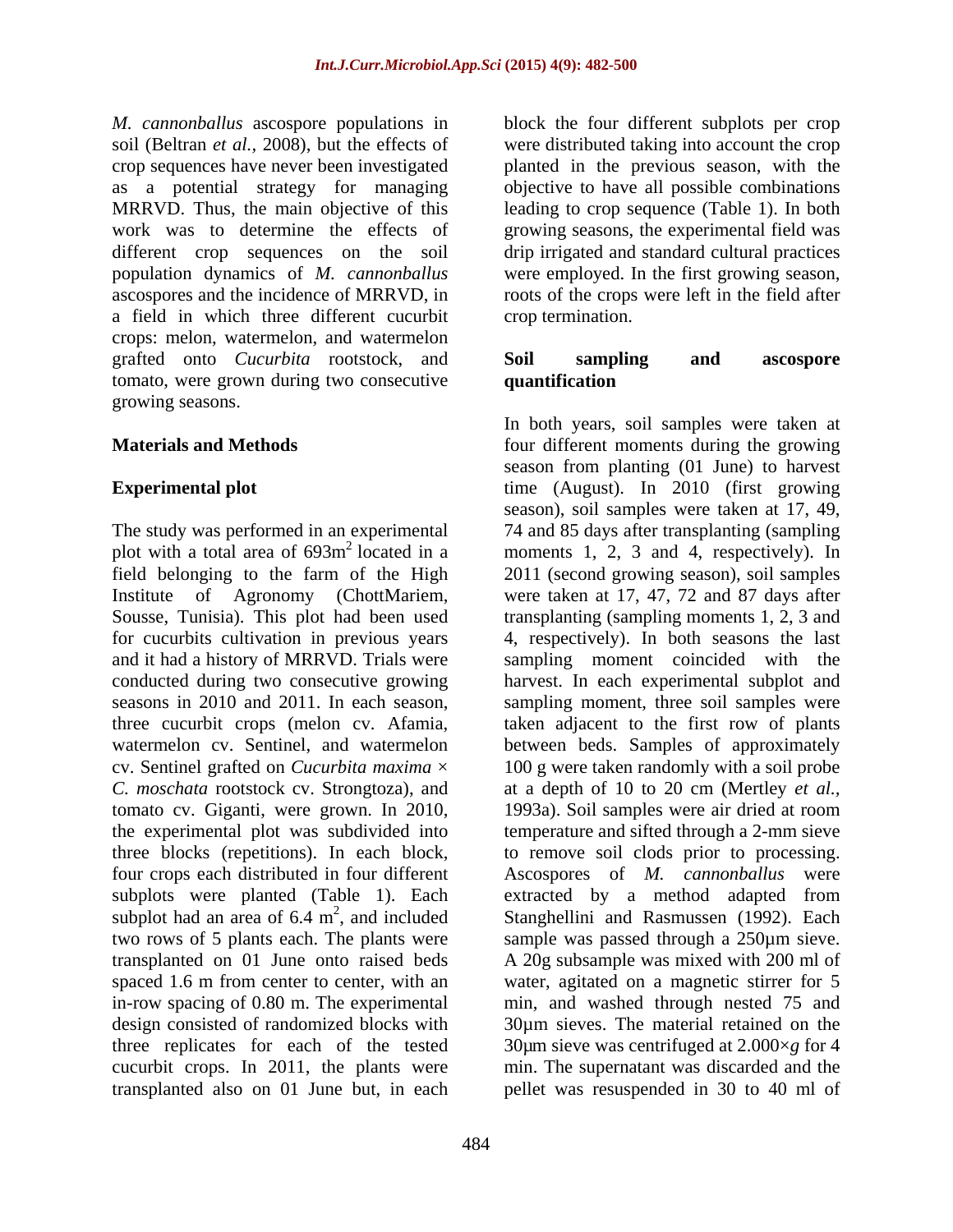recovered during the first extraction. The perithecia were mounted in 100% v/v lactic extraction was added to the first, and the A.1 microscope. For molecular combined suspension was stored in a small at a magnification of  $\times 60$ . 25<sup>°</sup>C in the dark. The mycelium was

the end of each growing season (sampling *cannonballus* containing single-spored asci. subjected to a BLAST search In addition, for isolation, small root [\(http://www.ncbi.nlm.nih.gov/BLAST/](http://www.ncbi.nlm.nih.gov/BLAST/)). fragments were surface sterilized for 1 min in a sodium hypochlorite solution (1.5% **Data analyses** active chlorine) and washed twice with sterile water. Root fragments from The counts of symptomatic plants and data discoloured areas of tissue were transferred on *M. cannonballus* isolation at the end of onto Potato Dextrose Agar (PDA) (Biokar- the second growing season were used to Diagnostics, Zac de Ther, France) compare MRRVD incidence (%) and the containing streptomycin sulfate (Sigma- percentage of isolation of *M. cannonballus* Aldrich, Madrid, Spain) (PDAS) at 0.5 mg among the three cucurbit crops evaluated,  $ml$ <sup>-1</sup> and incubated in darkness at  $25^{\circ}$ C. In depending on the crop planted in the all, 21 root fragments per plant (3 Petri dishes containing 7 root fragments each) way analysis of variance (ANOVA). Means were prepared. Plates were examined daily were compared by the least significant for fungal growth during 7 days, and hyphal difference test (*p*<0.05). Analyses were

50% sucrose and centrifuged for 2min at tips from all colonies were transferred to 2.000×*g*. Ascospores and other materials PDA and V8 juice agar for subsequent floating or suspended in the sucrose were growth and sporulation. *M. cannonballus* decanted onto the 30µm sieve and washed was identified morphologically by the into a clean centrifuge tube. A second formation of perithecia containing only one sucrose extraction was performed on the large (rarely two), spherical ascospore per residual soil pellet to salvage spores not ascus. For microscopic observations, single resulting suspension from the second acid and observed using a Zeiss Axio Scope quantity of water at 4°C until analyzed. from pure cultures grown on Potato- Ascospores were enumerated in the water Dextrose-Broth (PDB) (Sigma-Aldrich, under a stereomicroscope (Nikon SMZ1000) Steinheim, Germany) for three weeks at **Disease assessment and isolation of** *M.*  fine powder under liquid nitrogen using a *cannonballus* mortar and pestle. Total DNA was extracted In both years, in each subplot, plants located Bio-tek, Norcross, GA).The ITS nr DNA in the first row were used for disease region of the isolates was amplified using assessment. The number of symptomatic the universal primers ITS1F and ITS4. The plants and the total number of plants PCR reaction mix was adjusted to a final evaluated in each plot were used to calculate volume of 25 µl with water (Chromasolv the incidence of MRRVD (in percent). At Plus, Sigma-Aldrich). PCR products were moment 4), plants were carefully removed, the DNA Sequencing Service Macrogen and the root system was gently washed in Inc., Sequencing Center (Seoul, South tap water. Roots were inspected visually for Korea).Sequences were edited using the evidence of root necrosis, and the Sequencher software (Version 5.0, Gene observation of roots bearing perithecia of *M.*  CodesCorporation, Ann Arbor, MI) and perithecia were mounted in 100% v/v lactic A.1 microscope. For molecular confirmation, fungal mycelium was obtained  $25^{\circ}$ C in the dark. The mycelium was mechanically disrupted by grinding it to a using the EZNA Plant Miniprep Kit (Omega purified and sequenced in both directions by subjected to a BLAST search

# **Data analyses**

The counts of symptomatic plants and data previous year of the sequence, using one-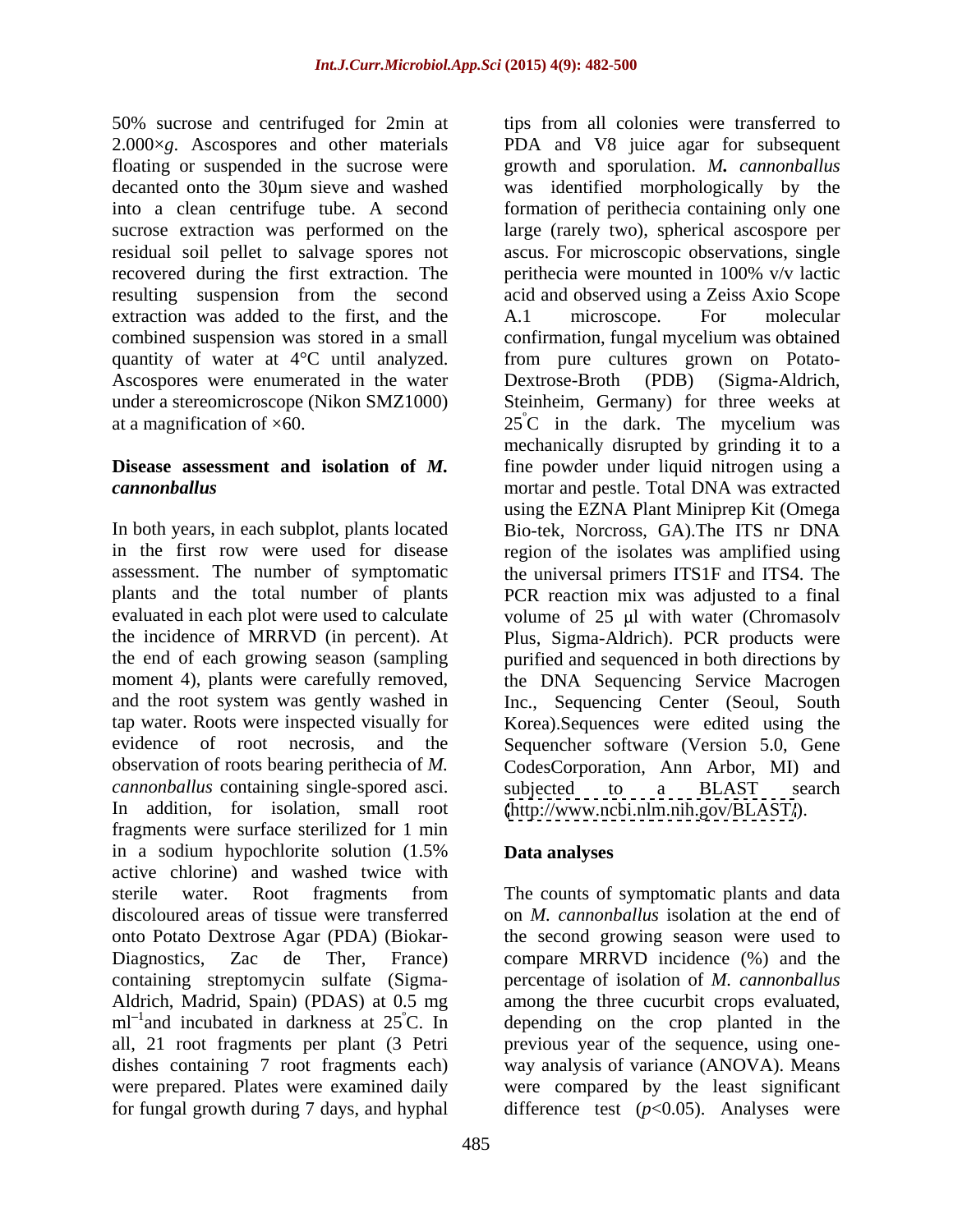performed using the software Statgraphics **Melon as previous crop** Plus 5.1 (Manugistics Inc., Rockville, MD,

In both growing seasons (2010 and 2011), the only *Monosporascus* species isolated from the roots of plants showing symptoms moments ( $p \leq 0.05$ ) and the four crop 66.00% for watermelon and 59.67% for sequences ( $p \leq 0.05$ ). This effect was ascospores densities; this is due to the soil complexity and the initial source of those recorded in 2010. The maximum exhibit a significant effect on ascopores

Sampling moments were representative, this (watermelon) and 26.44% (grafted sequence may give a clear view on the (Table 3). impact of rotation(Figure 1). The initial (16DAP) and final ascospores population (harvest moment) on soil is higher at 2010

### **Melon as previous crop**

USA), the significant interaction between In the subplots in which the first crop was crops and treatments was performed using melon (Figure 3), MRRVD incidence in STATIX 9.0 for each parameter. 2010 increased progressively during the **Results and Discussion** from 63.31 to 65.28% at the harvest **Effects of crop sequence on the soil** subplots in the first sampling moment **population dynamics of** *M. cannonballus* ranged between 4.12 and 5.57 asc/g of soil **ascospores and the incidence of MRRVD** and, in general, these levels decreased, of MRRVD was *M. cannonballus* and 36.11% ofthe root segments, and perithecia confirmed by molecular tools.The four crops were observed in most of the subplots behave differently according to the (Table 3). In 2011, when the crop sequence parameters (p <0.05). Analysis of variance was established, the incidence of MRRVD showed a significant difference in disease was also very high for all cucurbit crops incidence between the four sampling reaching values of 64.87% for melon, revealed on the expression of the disease observed on tomato plants (Figure 3). In mainly in the roots and leaves throughout general, during this second growing season, the life cycle of the plant unlike the an increase of ascospore numbers was inoculum of *M. cannonballus* was unknown values of ascospore densities were 6.60 and (Table 2). According data analysis, the 7.20 asc/g of soil at sampling moment 3 for different interactions like sampling moments melon and watermelon, respectively, and \* treatments (Figure 2A), sampling 6.77 and 5.60 asc/g of soil at sampling moments\* crops (Figures 1B, 2D) and moment 2 for grafted watermelon and experiments \* crops (Figures 1C, 2E) tomato, respectively. At the end of the densities and Disease incidence (p<0.05). isolated from the roots of cucurbit crops trial was conducted in two years (2010 and watermelon), but it was not isolated from 2011) noted an interaction with the other tomato roots. Moreover, perithecia of the factors confirming that the different crop pathogen were observed only in cucurbits growing season reaching a level that ranged moment. Ascospore densities in these ranging from 2.13 to 2.52 asc/g of soil at the harvest moment. At the end of the growing season, the isolation of *M. cannonballus* from melon roots ranged from 31.54 to 66.00% for watermelon and 59.67% for grafted watermelon, but MRRVD was not noticed for all crops in comparison with those recorded in 2010. The maximum growing season, *M. cannonballus* was with values of 34.52% (melon), 43.45% (watermelon) and 26.44% (grafted (Table 3).

# **Watermelon as previous crop**

than 2011 (Figure 2). In the subplots in which watermelon was planted as the first crop (Figure 4), in 2010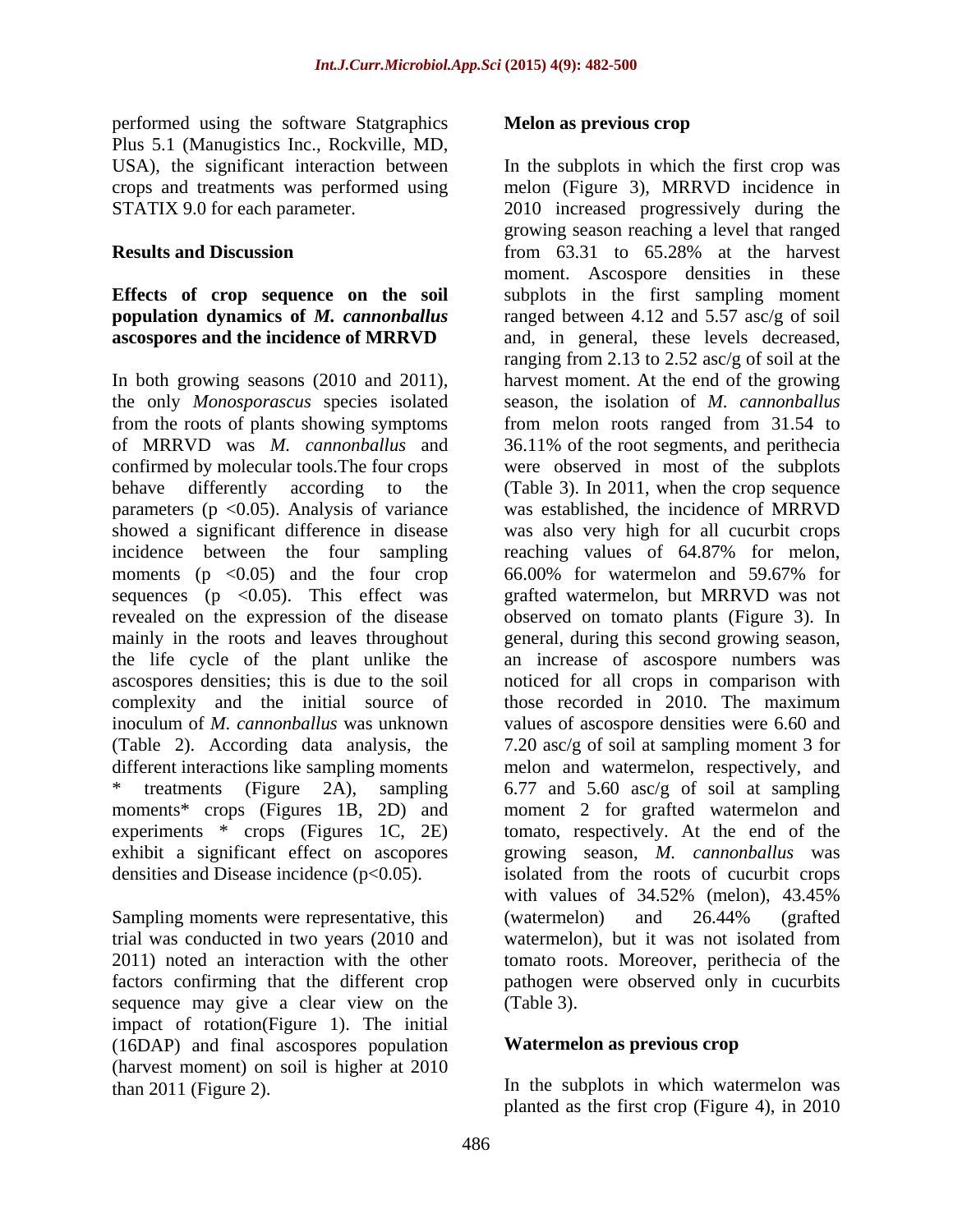57.32 to 69.86%. In general, ascospore densities in these subplots showed an incidence reached a level of 55.17% for increase from the first and second samplings melon, 56.37% for watermelon and 56% for watermelon (Figure 4), but MRRVD was with values of 24.55% (melon), 24.33% not observed on tomato plants. During this (watermelon) and 24.8% (grafted growing season, ascospore numbers were watermelon), but not from tomato roots. very variable for all crops. The values of Perithecia of M. cannonballus were  $asc/g$  of soil in watermelon, from 3.62 to roots (Table 3). 5.68 asc/g of soil in melon, and from 2.80 to 5.90 asc/g of soil in grafted watermelon. In **Tomato as previous crop** tomato, the values ranged from 3.72 to 6.03 asc/g of soil. At the end of the growing season *M. cannonballus* was isolated from the roots of all cucurbit crops with values of 30.75 % (melon), 66.92 % (watermelon) and 13.69 % (grafted watermelon), but not from tomato roots. Perithecia of the pathogen were observed only in watermelon and

In the subplots in which the first crop was level of 44.73% for melon, 46.35% for grafted watermelon (Figure 5), in 2010 ascospore densities in these subplots ranged Perithecia were observed in most of the level of 11.82% for melon, 12.6% for

MRRVD incidence at harvest ranged from subplots (Table 3). In 2011, when the crop to harvest time, ranging at this moment from grafted watermelon (Figure 5), but MRRVD 2.27 to 6.03 asc/g of soil. At the end of the was not observed on tomato plants. During growing season, the isolation of *M.*  this second growing season, a decrease of *cannonballus* from watermelon roots ranged ascospore numbers was noticed for all crops from 43.84 to 65.08% of the root segments, in comparison with those recorded in 2010. and perithecia were observed in diseased The maximum values of ascospore densities roots in all subplots (Table 3). In 2011, were 1.72 asc/g of soil for grafted when the crop sequence was established, the  $w$ atermelon, 2.25 asc/g of soil for incidence of MRRVD at harvest moment watermelon, 2.47 asc/g of soil for melon, was also very high for all cucurbit crops, and 2.03 asc/g of soil for tomato. At the end being of 73.98% for watermelon, 73.83% of the growing season, the pathogen was for melon and 57.86% for grafted isolated from the roots of cucurbit crops ascospore densities ranged from 0.53 to 3.30 observed only in watermelon and melon sequence was established, MRRVD incidence reached a level of 55.17% for melon, 56.37% for watermelon and 56% for with values of 24.55% (melon), 24.33% (watermelon) and 24.8% (grafted watermelon), but not from tomato roots.Perithecia of *M. cannonballus* were roots (Table 3).

### **Tomato as previous crop**

melon roots (Table 3). not isolated from tomato roots and perithecia **Grafted watermelon as previous crop** the crop sequence was established, MRRVD MRRVD incidence ranged from 44.67 to watermelon (Figure 6). The values of 49.72% at the harvest moment. The ascospore densities ranged from 1.10 to 1.90 from 1.88 to 3.88 asc/g of soil, and the soil for watermelon; 1.25 to 1.78 asc/g of isolation of *M. cannonballus* from the roots soil for grafted watermelon; and from 0.88 of the *Cucurbita* rootstock at the end of the to 6.65 asc/g of soil for tomato. At the end growing season showed values ranging from of the growing season, *M. cannonballus* was 14.88 % to 22.81% of the root segments. isolated only from cucurbit crops with a In the subplots in which tomato was planted as the first crop (Figure 6), MRRVD was not observed in 2010. Ascospore densities in subplots increased progressively during the growing season, reaching a maximum at the harvest moment. At the end of the growing season, *M. cannonballus* was were not observed (Table 3). In 2011, when incidence for all cucurbit crops reached a level of 44.73% for melon, 46.35% for watermelon, and 39.18% for grafted asc/g of soil for melon; 0.90 to 3.38 asc/g of level of 11.82% for melon, 12.6% for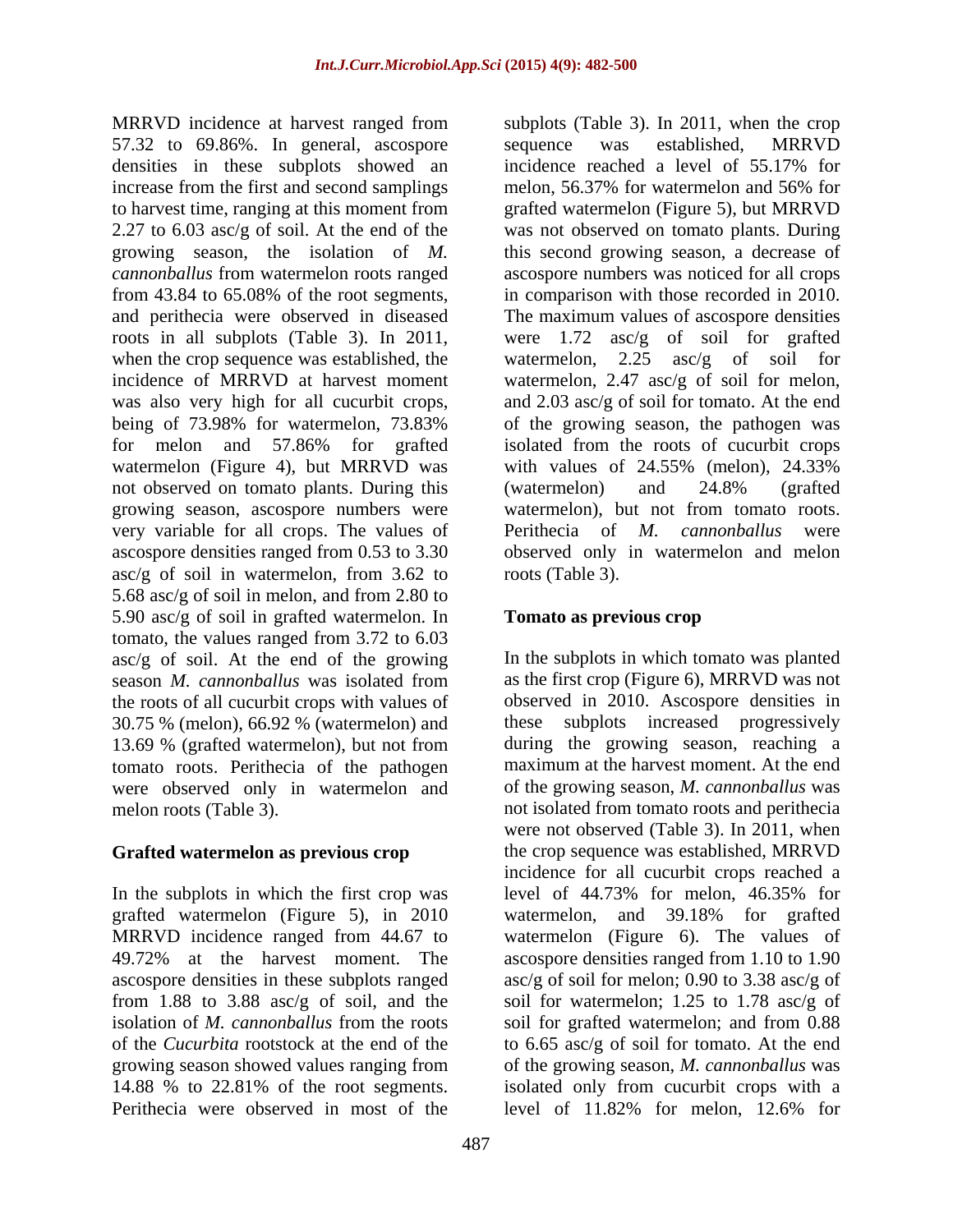Table 4 shows the statistical comparison of MRRVD incidence, and the percentage of melon or watermelon crops were cultivated isolation of *M. cannonballus* at the end of in the first growing season, this resulted in the second growing season among the three an increase of soil ascopore densities in the cucurbit crops evaluated, depending on the crop planted in the previous season of the significant differences in MRRVD incidence and the percentage of isolation depending on the previous crop  $(p=0.0011$  and  $p=0.002$ , previous crop was grafted watermelon and especially after crop termination

incidence and the percentage of isolation of being always tomato the previous crop that and the percentage of isolation depending on value, being significantly different from the

In this study, we found evidences of the positive and negative effects of different crop sequences, established with three

watermelon and 10.93% for grafted cucurbit crops and tomato, on the soil watermelon, but it was not isolated from population dynamics of *M. cannonballus* tomato roots, and perithecia were not found ascospores and the incidence of MRRVD in any crop (Table 3). during two consecutive growing seasons. Although ascospore quantification showed a high degree of variability, in general, when second growing season.

crop sequence. In melon there were Melon and watermelon have been reported respectively), being the values of both *al.,* 1993b; Martyn and Miller 1996), variables the highest when melon and favouring the production of a high number watermelon were the crops planted in the of perithecia and ascospores, which occurs previous growing season, intermediate if the primarily at the end of the growing season, the lowest when the previous crop was (Stanghellini *et al.,* 2004; Waugh *et al.,* tomato. 2003). Beltrán *et al.* (2008) reported a Identical effect was noticed on watermelon, melon and watermelon crops at the end of with significant differences in MRRVD the growing season in a parallel way to the M. *cannonballus* depending on the previous leading to plant death. On the contrary, in crop  $(p=0.0027$  and  $p=0.0036$ , respectively), general, the soil ascospore densities in the resulted in the lowest values for both disease grafted watermelon or tomato were incidence and percentage of isolation. In cultivated in the first growing season. Both grafted watermelon there were also crops were evaluated in the host range study significant differences in MRRVD incidence of *M. cannonballus* conducted by Mertely *et*  the previous crop (*p*=0.0054 and *p*=0.0018, *maxima* Duchesne, *C. moschata* (Duchesne) respectively), but in this case MRRVD Duchesne ex Poir., and *C. texana*A. Gray] incidence was not significantly different were rated as less susceptible to the among melon, watermelon and grafted pathogen than melon or watermelon, watermelon as the previous crops, being although the pathogen was capable of tomato the crop that resulted in the lowest penetrating the roots and reproducing. In the cucurbits. because the fungus was not isolated from highly susceptible hosts for *M*. *cannonballus*, which is able to colonize extensively their roots systems (Mertely*et*  especially after crop termination remarkable increase of ascospore counts in quick development of MRRVD symptoms, second growing season decreased when *al.* (1993b), where *Cucurbita* spp. [*C.*  same study, tomato was considered resistant inoculated plants, and failed to produce perithecia.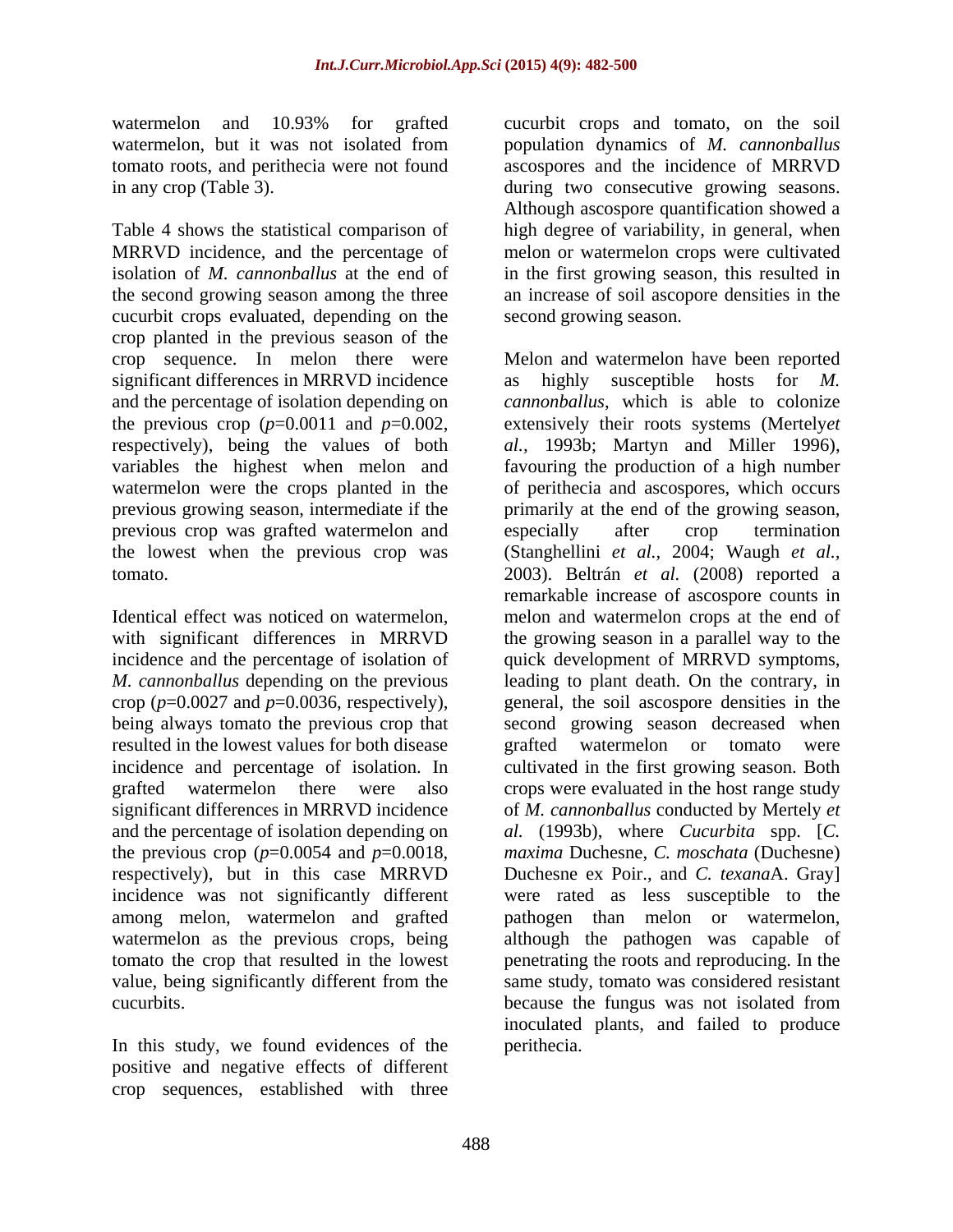| <b>BLOCK</b>            |                             |                               |              | <b>EXPERIMENTAL PLOT 2010</b> |             |             |             |             |
|-------------------------|-----------------------------|-------------------------------|--------------|-------------------------------|-------------|-------------|-------------|-------------|
|                         |                             |                               |              | SUBPLOTS <sup>a</sup>         |             |             |             |             |
|                         | <b>WA</b>                   | ME                            | <b>GRWA</b>  | <b>WA</b>                     | <b>TO</b>   | ME          | <b>TO</b>   | WA          |
|                         | GRWA                        | <b>TO</b>                     | <b>GRWA</b>  | WA                            | ME          | ME          | GRWA        | TO          |
| $\overline{a}$          | $\mathbf{m}$ $\alpha$<br>10 | <b>GRWA</b>                   | ME           | WA                            | <b>WA</b>   | ME          | <b>TO</b>   | <b>GRWA</b> |
|                         | <b>WA</b>                   | WA                            | <b>GRWA</b>  | <b>TO</b>                     | ME          | <b>GRWA</b> | TO          | ME          |
|                         | ME                          | <b>WA</b>                     | $T^{\prime}$ | <b>ME</b>                     | ME          | WA          | <b>GRWA</b> | TO          |
|                         | WA                          | GRWA                          | ME           | WA                            | <b>GRWA</b> | <b>TO</b>   | <b>TO</b>   | <b>GRWA</b> |
|                         |                             |                               |              |                               |             |             |             |             |
| <b>BLOCK</b>            |                             | <b>EXPERIMENTAL PLOT 2011</b> |              |                               |             |             |             |             |
|                         |                             | <b>SUBPLOTS</b>               |              |                               |             |             |             |             |
|                         | WA                          | ME                            | <b>WA</b>    | <b>TO</b>                     | WA          | <b>TO</b>   | <b>GRWA</b> | <b>GRWA</b> |
|                         | GRWA                        | <b>TO</b>                     | $T^{\wedge}$ | ME                            | WA          | <b>GRWA</b> | ME          | ME          |
| $\overline{a}$          | GRWA                        | <b>TO</b>                     | WA           | ME                            | <b>TO</b>   | <b>TO</b>   | ME          | WA          |
|                         | GRWA                        | WA                            | <b>GRWA</b>  | <b>TO</b>                     | ME          | ME          | WA          | <b>GRWA</b> |
| $\overline{\mathbf{a}}$ | $T^{\prime}$<br>$1\cup$     | ME                            | <b>WA</b>    | WA                            | ME          | <b>GRWA</b> | <b>GRWA</b> | <b>TO</b>   |
|                         | <b>WA</b>                   | <b>TO</b>                     | <b>GRWA</b>  | <b>TO</b>                     | <b>WA</b>   | ME          | <b>GRWA</b> | ME          |

**Table.1** Distribution of the experimental subplots corresponding to the four crops evaluated (melon, watermelon, grafted watermelon and tomato) in the experimental plot during two consecutive growing seasons (2010 and 2011)

aWA= Watermelon, ME= Melon, GRWA= Grafted Watermelon, TO= Tomato

**Table.2** Analysis of variance for the effects of crop, experiment, sampling moments and treatments on ascospore densities (asc/g of soil) and disease incidence (%)

|                                      | df <sup>a</sup> | soil)  | Ascospore densities (asc/g of | Disease incidence (%) |                    |
|--------------------------------------|-----------------|--------|-------------------------------|-----------------------|--------------------|
|                                      |                 | $MS^b$ | P < F <sup>c</sup>            | $MS^b$                | P < F <sup>c</sup> |
| Crop                                 |                 | 0,2104 | < 0,0001                      | 1,2624                | < 0,0001           |
| <b>Experiment</b>                    |                 | 0,0399 | 0,0029                        | 0,0890                | < 0,0001           |
| <b>Sampling moments</b>              |                 | 0,0026 | 0,5515                        | 3,5274                | < 0,0001           |
| <b>Treatments</b>                    |                 | 0,0237 | 0,0004                        | 0,5605                | < 0,0001           |
| Crop*experiement                     |                 | 0,0780 | < 0,0001                      | 0,4333                | < 0,0001           |
| <b>Sampling moments*crop</b>         |                 | 0,0365 | < 0,0001                      | 0,1536                | < 0,0001           |
| Treatments*crop                      |                 | 0,0148 | < 0,0001                      | 0,0052                | 0,4360             |
| <b>Experiement*treatments</b>        |                 | 0,0040 | 0,3602                        | 0,5900                | < 0,0001           |
| <b>Sampling moments * treatments</b> |                 | 0,0055 | 0,1563                        | 0,1026                | < 0,0001           |
| <b>Experiment * sampling moments</b> |                 | 0,0045 | 0,3165                        | 0,0299                | 0,0008             |

<sup>a</sup> Degrees of freedom, <sup>b</sup> Mean square, <sup>c</sup> Probabilities associated with individual F tests.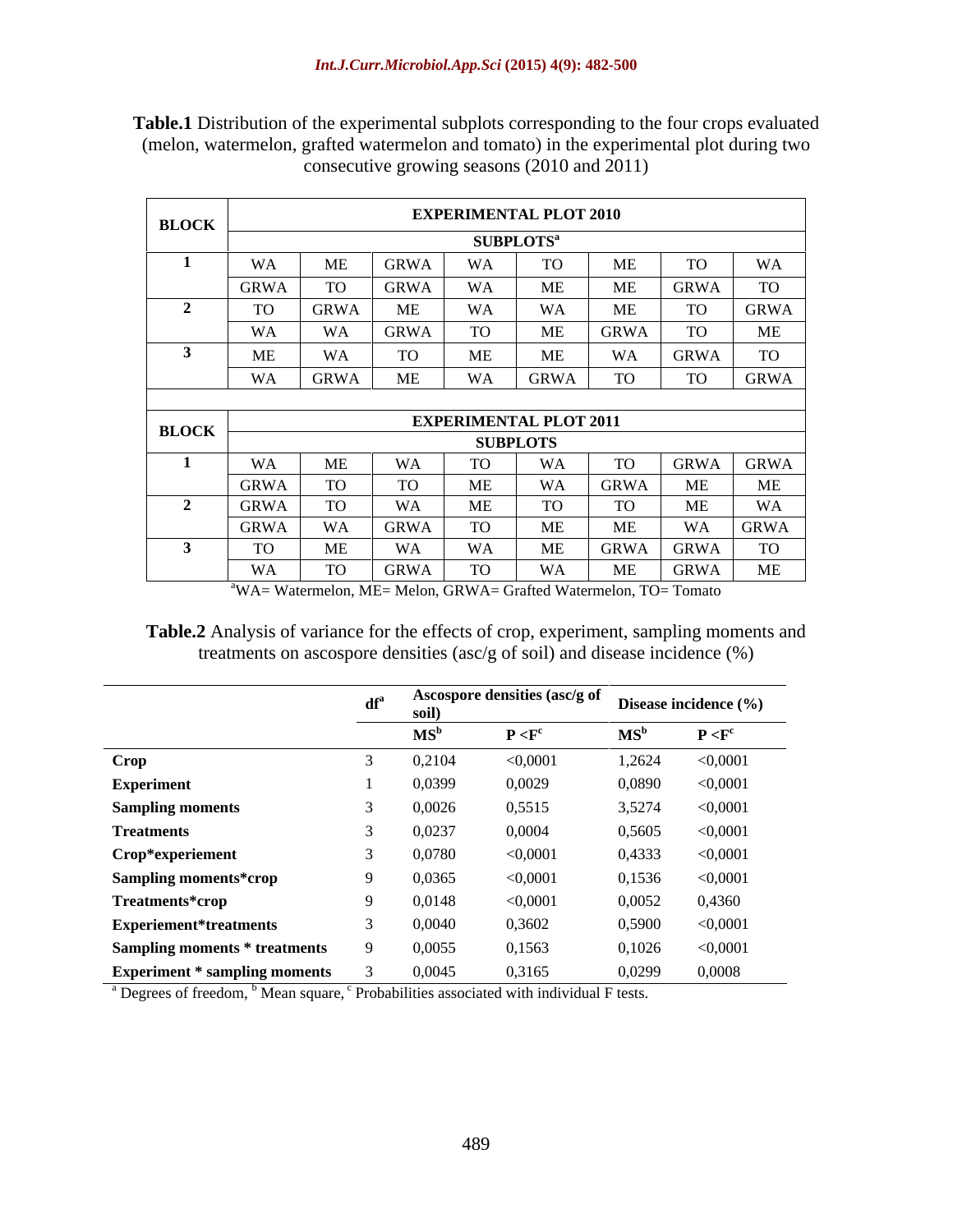|                          | 2010               |                        |                    | 2011                          |                                              |
|--------------------------|--------------------|------------------------|--------------------|-------------------------------|----------------------------------------------|
| Crops <sup>a</sup>       | <b>Isolation</b> % | Perithecia             | Crops              | <b>Isolation %</b> Perithecia |                                              |
| Melon                    | $31.54^b$          |                        | Melon              | 34.52                         |                                              |
| Melon                    | 36.11              |                        | Watermelon         | 43.45                         |                                              |
| Melon                    | 35.11              | $+$                    | Grafted watermelon | 26.44                         |                                              |
| Melon                    | 34.72              |                        | Tomato             | $0.0\,$                       | $\sim$ $-$                                   |
| Watermelon               | 48.02              | $+$                    | Melon              | 30.75                         | $+$                                          |
| Watermelon               | 49.00              |                        | Watermelon         | 66.92                         |                                              |
| Watermelon               | 43.84              |                        | Grafted watermelon | 13.69                         |                                              |
|                          |                    |                        |                    |                               |                                              |
| Watermelon               | 65.08              | $+$ $+$                | Tomato             | 0.0                           | the control of the control of the control of |
| Grafted watermelon       | 16.27              |                        | Melon              | 24.55                         |                                              |
| Grafted watermelon       | 22.81              |                        | Watermelon         | 24.33                         |                                              |
| Grafted watermelon       | 21.82              |                        | Grafted watermelon | 24.80                         |                                              |
|                          |                    |                        |                    |                               |                                              |
| Grafted watermelon 14.88 |                    |                        | Tomato             | 0.0                           | the control of the state of the con-         |
| Tomato                   | $0.0\,$            | $\sim$ $-$             | Melon              | 11.82                         |                                              |
| Tomato                   | $0.0\,$            | $\sim$ 100 $-$ 100 $-$ | Watermelon         | 12.60                         | $\sim$ $-$                                   |
| Tomato                   | 0.0                |                        | Grafted watermelon | 10.93                         |                                              |
|                          |                    |                        |                    |                               |                                              |
| Tomato                   | $0.0\,$            |                        | Tomato             | $0.0\,$                       |                                              |

**Table.3** Mean percentage of isolation of *Monosporascus cannonballus* from the roots of the different crops evaluated at the end of each growing season (2010 and 2011) and presence or absence of perithecia

<sup>a</sup>Crops are shown according to the different crop sequences established in the subplots.<br><sup>b</sup>Percentage of isolation of M. cannonballus from root segments incubated on PDAS at 25<sup>°</sup>C. Mean of three repetitions of 21 infected root segments. <sup>c</sup>Presence or absence of perithecia in the root systems (roots of three plants per crop were observed)

**Table.4** Comparison of *Monosporascus* root rot and vine decline incidence, and the percentage of isolation of *Monosporascus cannonballus* at the end of the second growing season among the three cucurbit crops evaluated (muskmelon, watermelon and grafted watermelon), depending on the crop planted in the previous season of the crop sequence

|                                           |                      | <b>Second growing season</b>    |                         |  |  |
|-------------------------------------------|----------------------|---------------------------------|-------------------------|--|--|
| Crop<br>the control of the control of the | <b>Previous crop</b> | Disease incidence% <sup>a</sup> | Isolation% <sup>b</sup> |  |  |
| <b>Muskmelon</b>                          | Muskmelon            | 64.87 $b^{c}$                   | 34.52 a                 |  |  |
|                                           | Watermelon           | 73.83 a                         | 30.75 b                 |  |  |
|                                           | Grafted watermelon   | 55.17 c                         | 24.55 c                 |  |  |
|                                           | Tomato               | 44.73 d                         | 11.82 d                 |  |  |
| Watermelon                                | Muskmelon            | 66.00 b                         | 66.92 a                 |  |  |
|                                           | Watermelon           | 73.98 a                         | 43.45 b                 |  |  |
|                                           | Grafted watermelon   | 58.37 c                         | 24.33 c                 |  |  |
|                                           | Tomato               | 46.35 d                         | 12.60 d                 |  |  |
| <b>Grafted watermelon</b>                 | Muskmelon            | 59.67 a                         | 26.44 a                 |  |  |
|                                           | Watermelon           | 57.86 a                         | 13.69 b                 |  |  |
|                                           | Grafted watermelon   | 56.00 a                         | 24.80 a                 |  |  |
|                                           | Tomato               | 39.18 b                         | 10.93 <sub>b</sub>      |  |  |

<sup>a</sup> Percentage of plants showing symptoms of *Monosporascus* root rot and vine decline. Mean of three repetitions of 5 plants each.<br><sup>b</sup> Percentage of isolation of *M. cannonballus* from root segments incubated on PDAS at

 $\epsilon$  ANOVA. Means in a column followed by the same letter are not significantly different according to Students least significant difference test at p<0.05.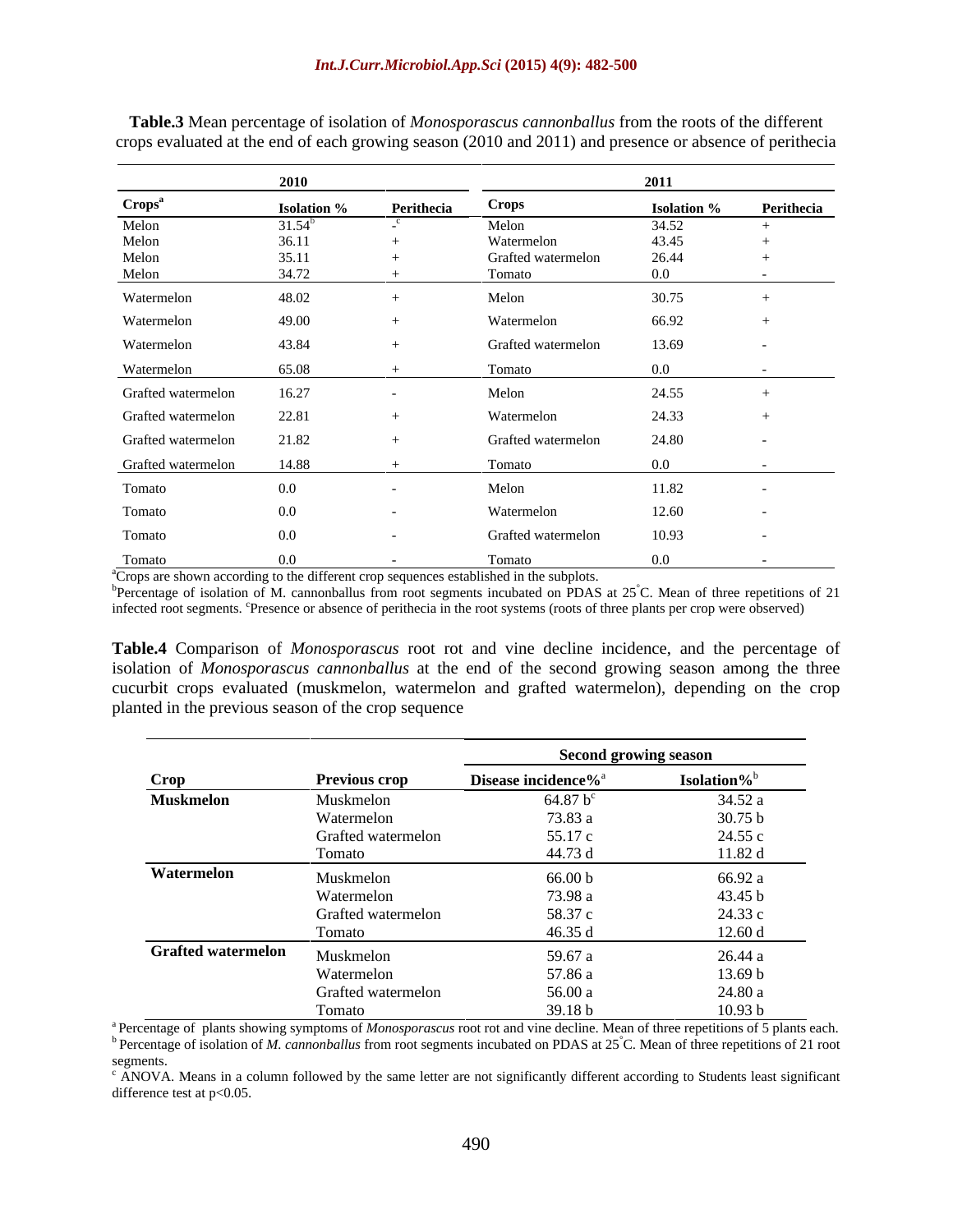**Figure.1** Significant interactions carried out by STATIX 9.0 for Ascospores densities (asc/g of soil); A: crops\*treatments; B: sampling moments\*crops; C: experiments\*crops



**Crops**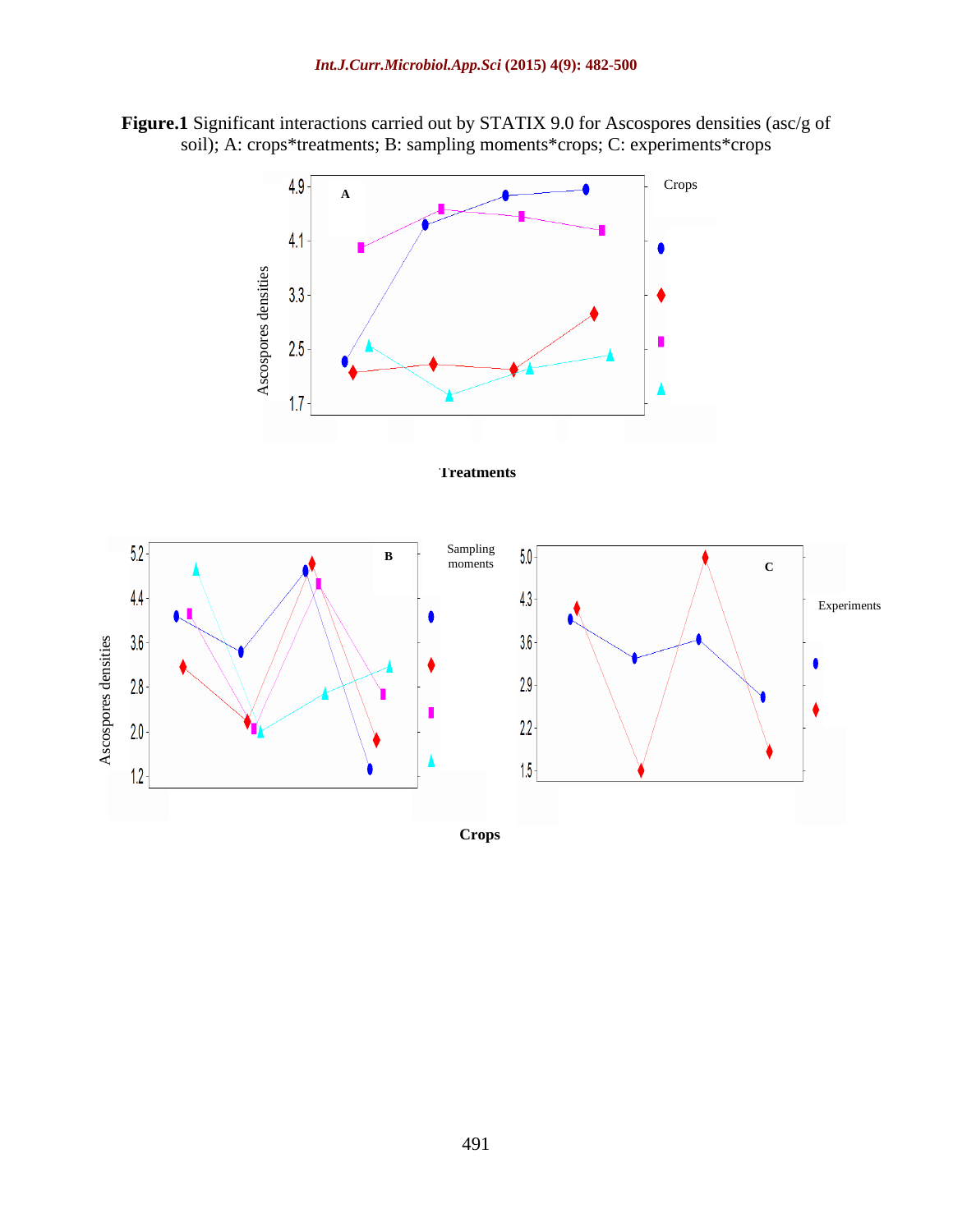**Figure.2** Significant interactions carried out by STATIX 9.1 for Disease incidence (%);A: sapmling moments\*treatments, B: experiments\*treatments; C: experiements\*sampling moments; D: sampling moments\*crops; E: experiements\*crops

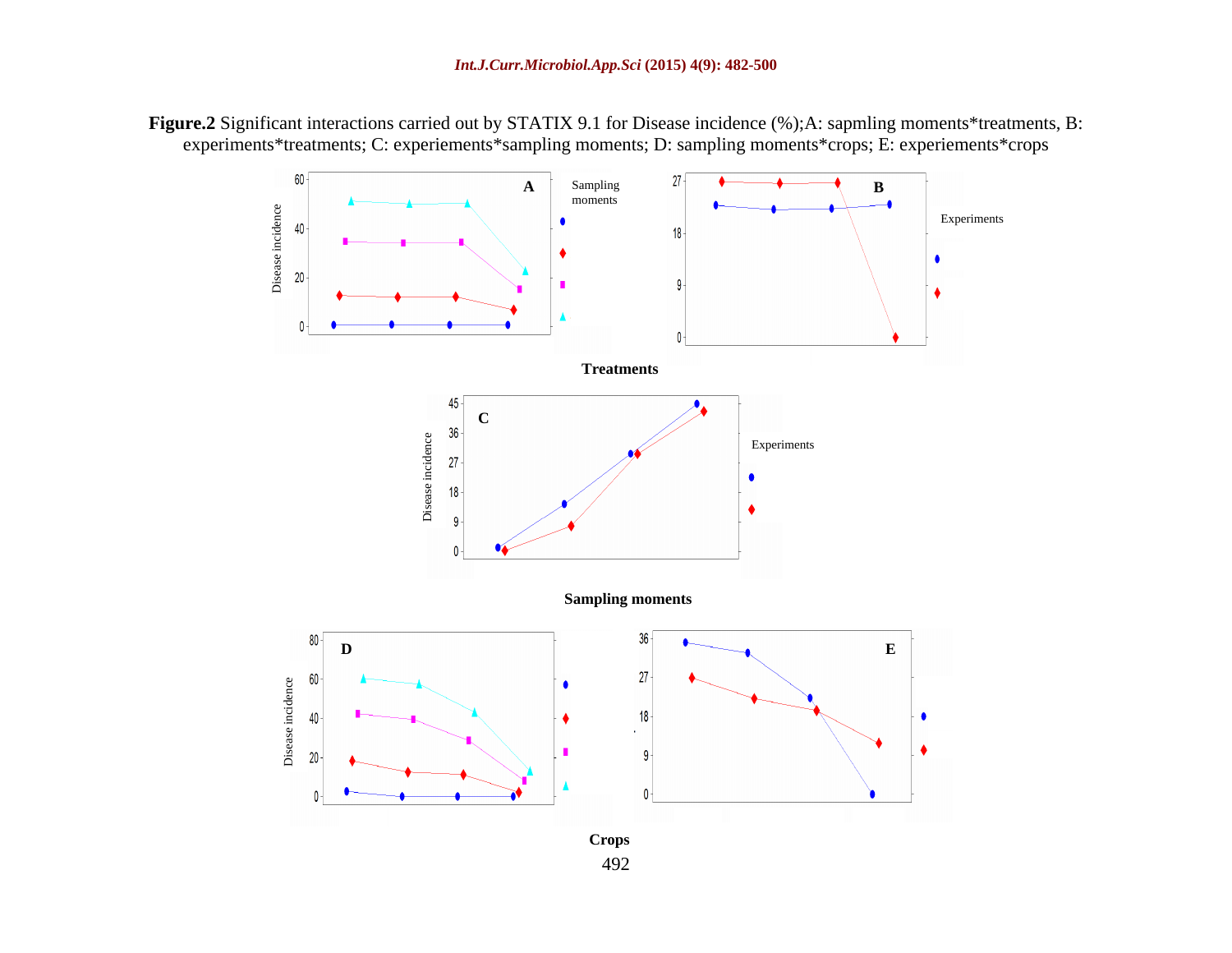### *Int.J.Curr.Microbiol.App.Sci* **(2015) 4(9): 482-500**

**Figure.3** Population dynamics of *M. cannonballus* ascospores in soil (ascospores / g of soil) during two consecutive growing seasons (2010 and 2011), and *Monosporascus* root rot and vine decline incidence (% of symptomatic plants) for the different crop sequences in the subplots in which the crop planted in 2010 was melon. In each growing season ascospore density (mean  $\pm$  standard error of three repetitions of three soil samples each) and symptomatic plants (mean  $\pm$  standard error of three repetitions of five plants each) were evaluated at four different moments: in 2010, 17, 49, 74 and 85 days after transplanting; in 2011, 17, 47, 72, and 87 days after transplanting

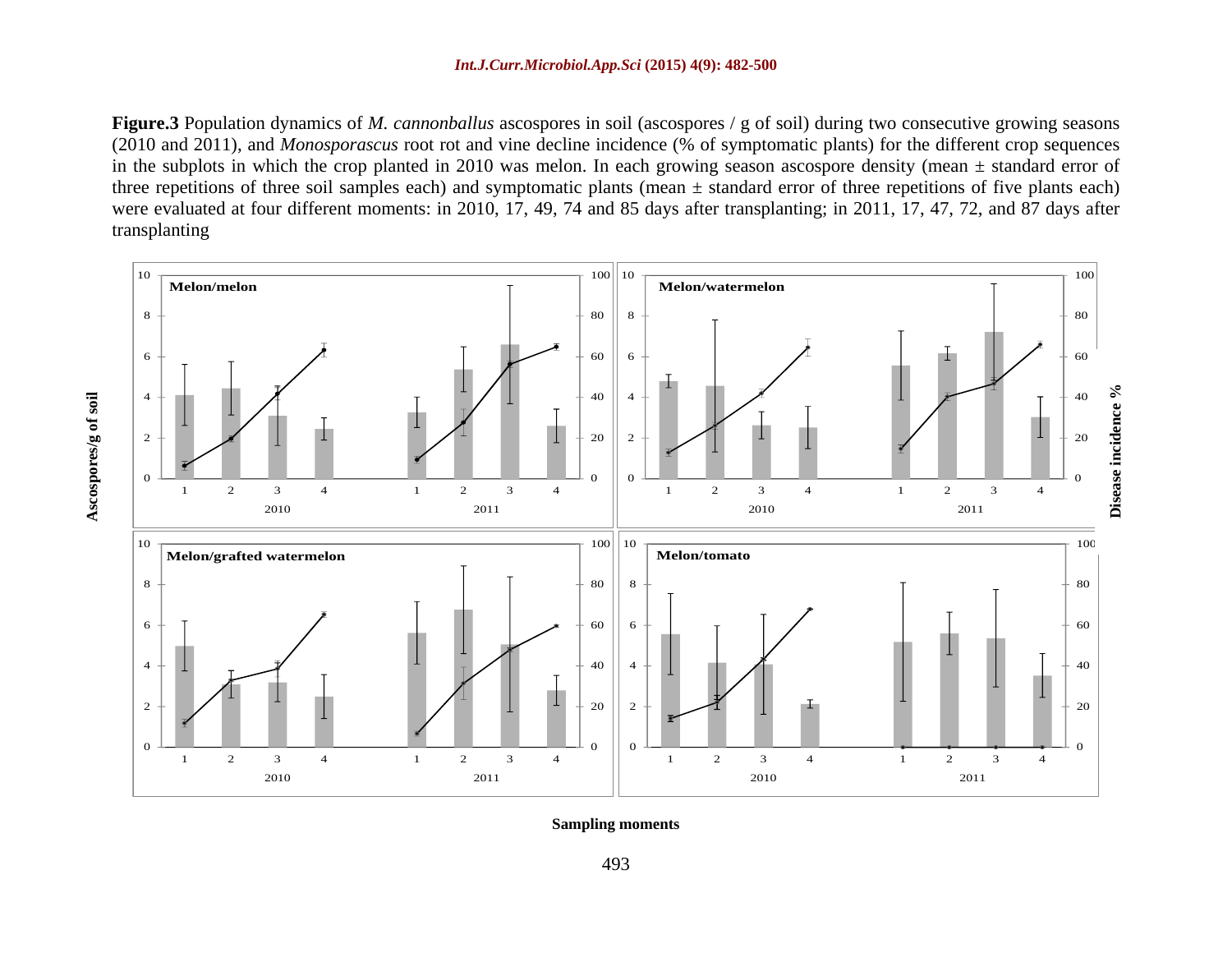### *Int.J.Curr.Microbiol.App.Sci* **(2015) 4(9): 482-500**

**Figure.4** Population dynamics of *M. cannonballus* ascospores in soil (ascospores / g of soil) during two consecutive growing seasons (2010 and 2011), and *Monosporascus* root rot and vine decline incidence (% of symptomatic plants) for the different crop sequences in the subplots in which the crop planted in 2010 was watermelon. In each growing season ascospore density (mean  $\pm$  standard error of three repetitions of three soil samples each) and symptomatic plants (mean  $\pm$  standard error of three repetitions of five plants each) were evaluated at four different moments: in 2010, 17, 49, 74 and 85 days after transplanting; in 2011, 17, 47, 72, and 87 days after transplanting



**Sampling moments**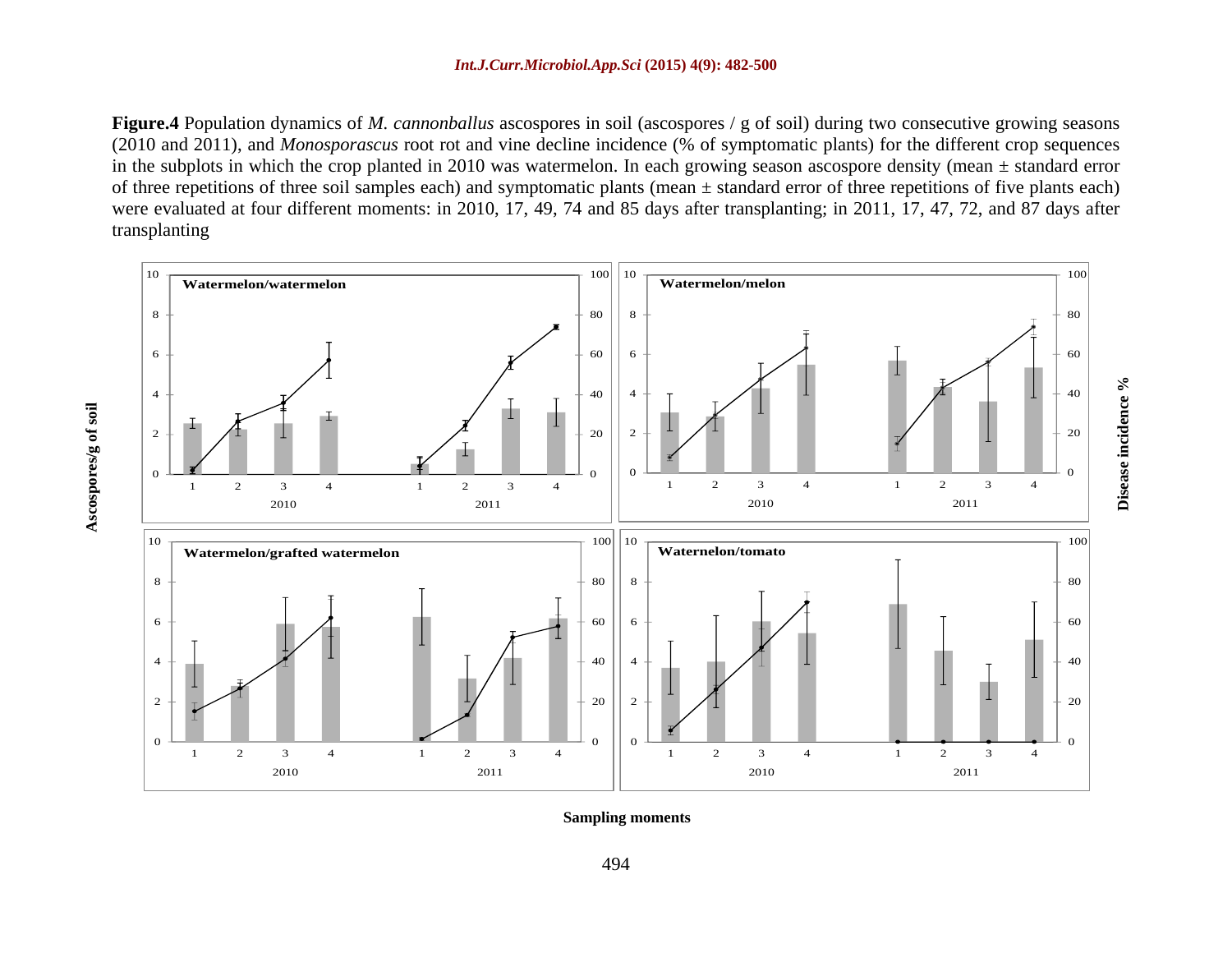**Figure.5** Population dynamics of *M. cannonballus* ascospores in soil (ascospores / g of soil) during two consecutive growing seasons (2010 and 2011), and *Monosporascus* root rot and vine decline incidence (% of symptomatic plants) for the different crop sequences in the subplots in which the crop planted in 2010 was grafted watermelon. In each growing season ascospore density (mean ± standard error of three repetitions of three soil samples each) and symptomatic plants (mean  $\pm$  standard error of three repetitions of five plants each) were evaluated at four different moments: in 2010, 17, 49, 74 and 85 days after transplanting; in 2011, 17, 47, 72, and 87 days after transplanting



**Disease incidence %**

**Sampling moments**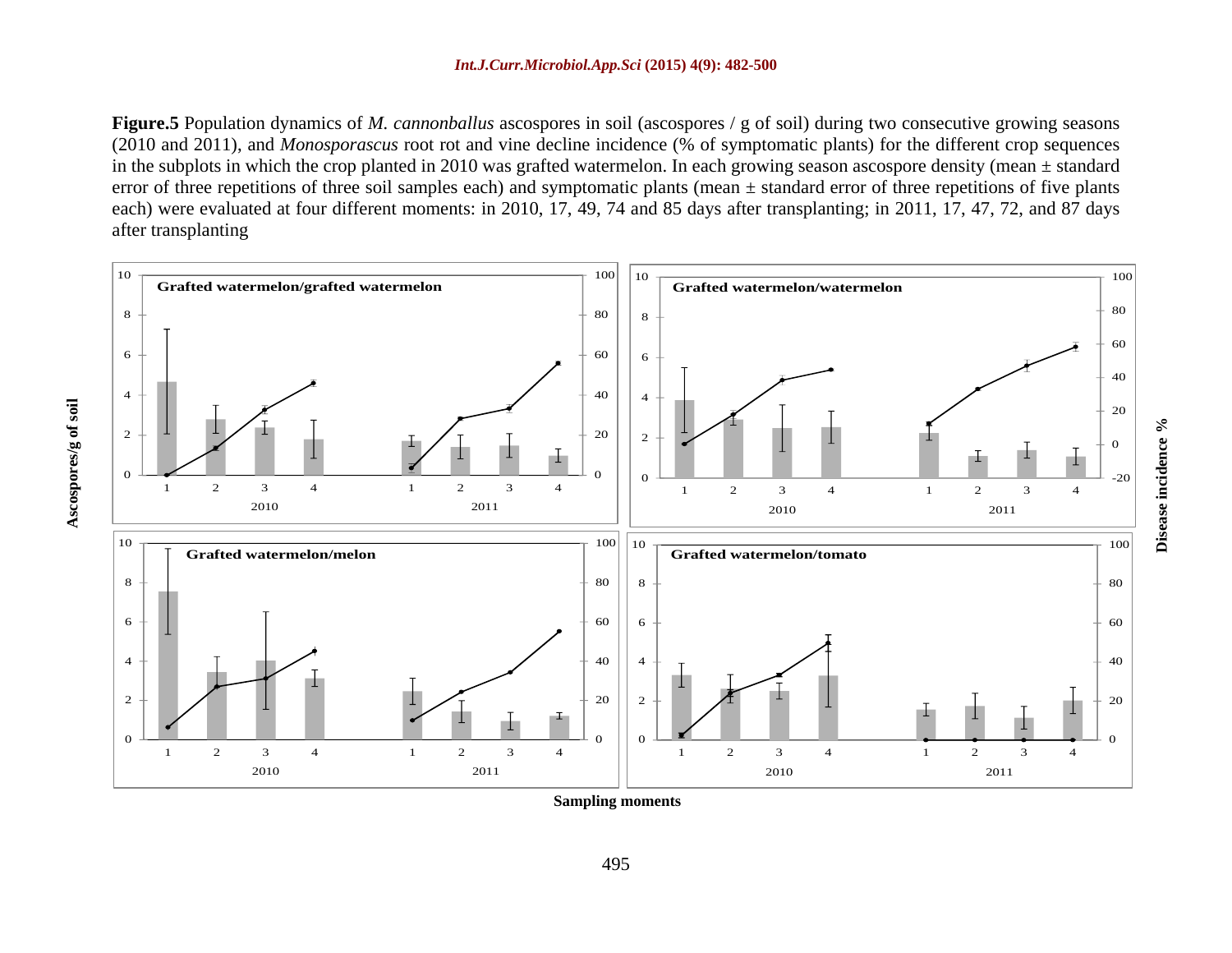**Figure.6** Population dynamics of *M. cannonballus* ascospores in soil (ascospores / g of soil) during two consecutive growing seasons (2010 and 2011), and *Monosporascus* root rot and vine decline incidence (% of symptomatic plants) for the different crop sequences in the subplots in which the crop planted in 2010 was tomato. In each growing season ascospore density (mean ± standard error of three repetitions of three soil samples each) and symptomatic plants (mean  $\pm$  standard error of three repetitions of five plants each) were evaluated at four different moments: in 2010, 17, 49, 74 and 85 days after transplanting; in 2011, 17, 47, 72, and 87 days after transplanting

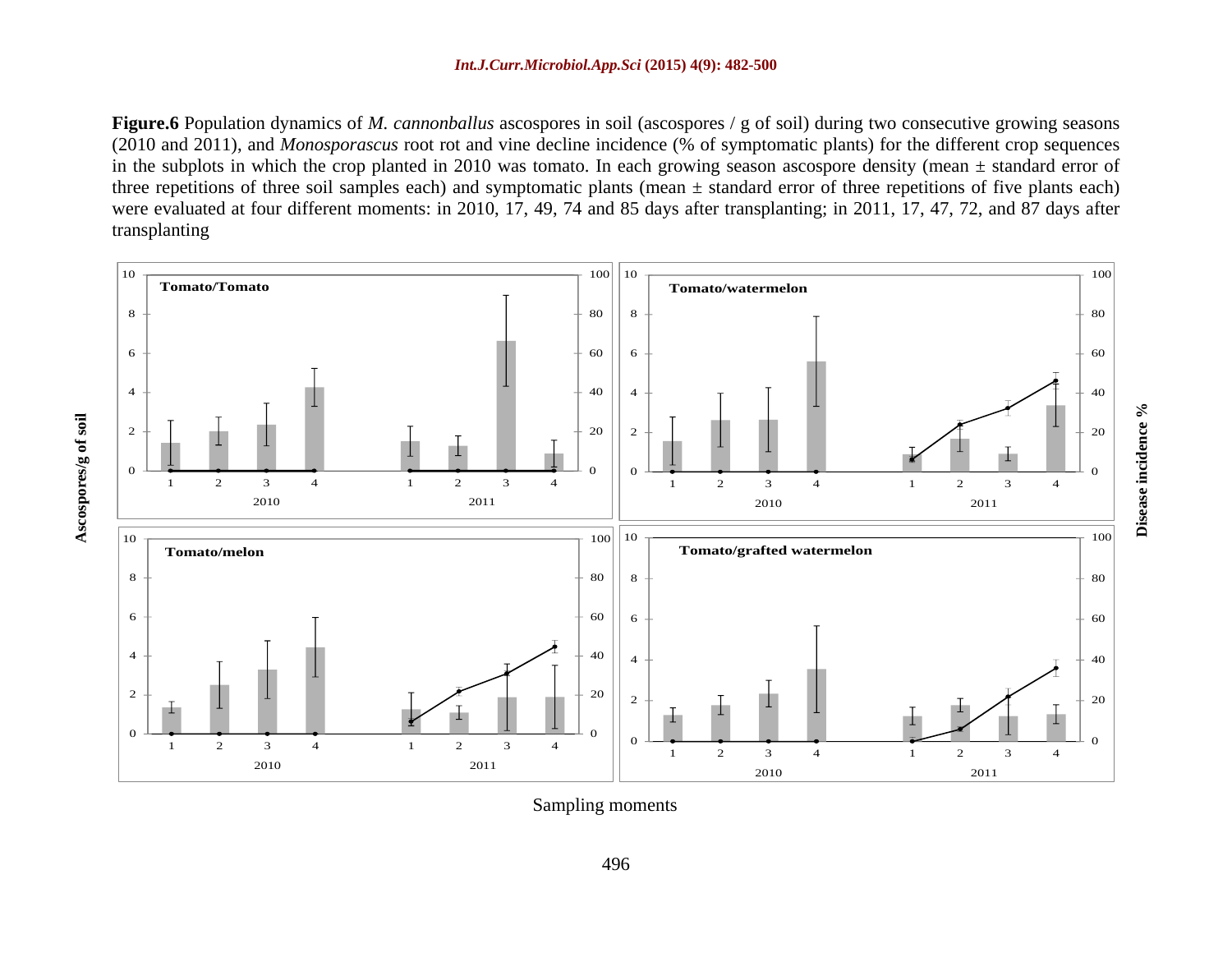about the epidemiology of *M. cannonballus* in cucurbit fields in Spain, indicated that evaluated was significantly different growing season (2010), and no perithecia reproductive potential of *M. cannonballus*, were observed on tomato roots, crop concluding that the reproductive capability could have supported inoculum build-up in

As expected, MRRVD incidence in the first perithecia in most of the subplots, also in the rootstocks used for grafting melon and watermelon plants indicated considerable (Mertely *et al.,* 1993b; Cohen *et al.,* 2005; Cohen *et al.,* 2007; Beltrán *et al.,* 2008). addition, although cultivation of grafted

Moreover, Beltrán *et al.* (2008) in a study Interestingly, in the second growing season, peritheciaof the fungus were not observed depending on the previous crop, being in on roots of grafted watermelon crops, and general higher when melon or watermelon ascospore soil populations remainedstable. were the previous crops, slightly lower when An increase of ascospore counts was noticed the previous crop was grafted watermelon in all tomato subplots, during the first and the lowest when the previous crop was growing season. *Monosporascus*  tomato. Disease incidence corresponded *cannonballus* is considered a monocyclic with the percentage of isolation of *M.*  pathogen and ascospores are considered the *cannonballus* from the roots, being always primary inoculum for initial infection significantly lower when the previous crop (Cohen*et al.,* 2012; Martyn and Miller was tomato. This result could be explained 1996). Nevertheless, inoculum of *M.*  by the increase in the soil populations of *M. cannonballus* (ascospores and mycelia) can *cannonballus* in the first growing season due have a saprophytic growth, being produced to the cultivation of very susceptible crops belowground in infected roots left in the (melon and watermelon), that, as indicated field after crop termination (Cohen*et al.,* by Waugh *et al.* (2003), results in a 2012; Stanghellini *et al.,* 2004). Thus, concomitant increase in disease incidence or although the experimental plot had been in severity in the next cucurbit growing season. fallow during one year before the first These authors conducted a study of the residues from previous cucurbits cultivation of *M. cannonballus* provides an explanation soil. disease in commercial cucurbit fields, growing season was higher on melon and has reported the ascospores densities in watermelon crops than in grafted melon (Stanghellini *et al.,* 1996; Merteley *et*  watermelon, and the disease was not *al.,* 1993b; Radewald *et al.,* 2004; Medeiros observed in tomato. Nevertheless, the *et al.,* 2006b). Obtained results have *Cucurbita* rootstock was not completely reported that ascospores densities in resistant to the disease and the infection of watermelon is higher than in melon unlike the roots by *M. cannonballus* was confirmed the results found by Heo *et al.* (2001a and b) by isolation and the observation of and Medeiros*et al.* (2008). Our results second growing season. Knowledge of the a management strategy to reduce infection response of Cucurbita accessions to *M.*  and reproduction of *M. cannonballus* in *cannonballus* is limited (Cohen *et al.,* 2012), cucurbit roots, ascospore densities in soil and previous evaluations of *Cucurbita* and the incidence of MRRVD; specially variation in the response to *M. cannonballus* and the crops recommended for these MRRVD incidence for each cucurbit crop evaluated was significantly different reproductive potential of *M. cannonballus*, concluding that the reproductive capability for the increased prevalence/severity of the particularly those that have been sequentially cropped to melon. Most authors demonstrate the potential of crop rotation as after cropping non-host crops for *M. cannonballus*, such as tomato. The duration rotations require further research.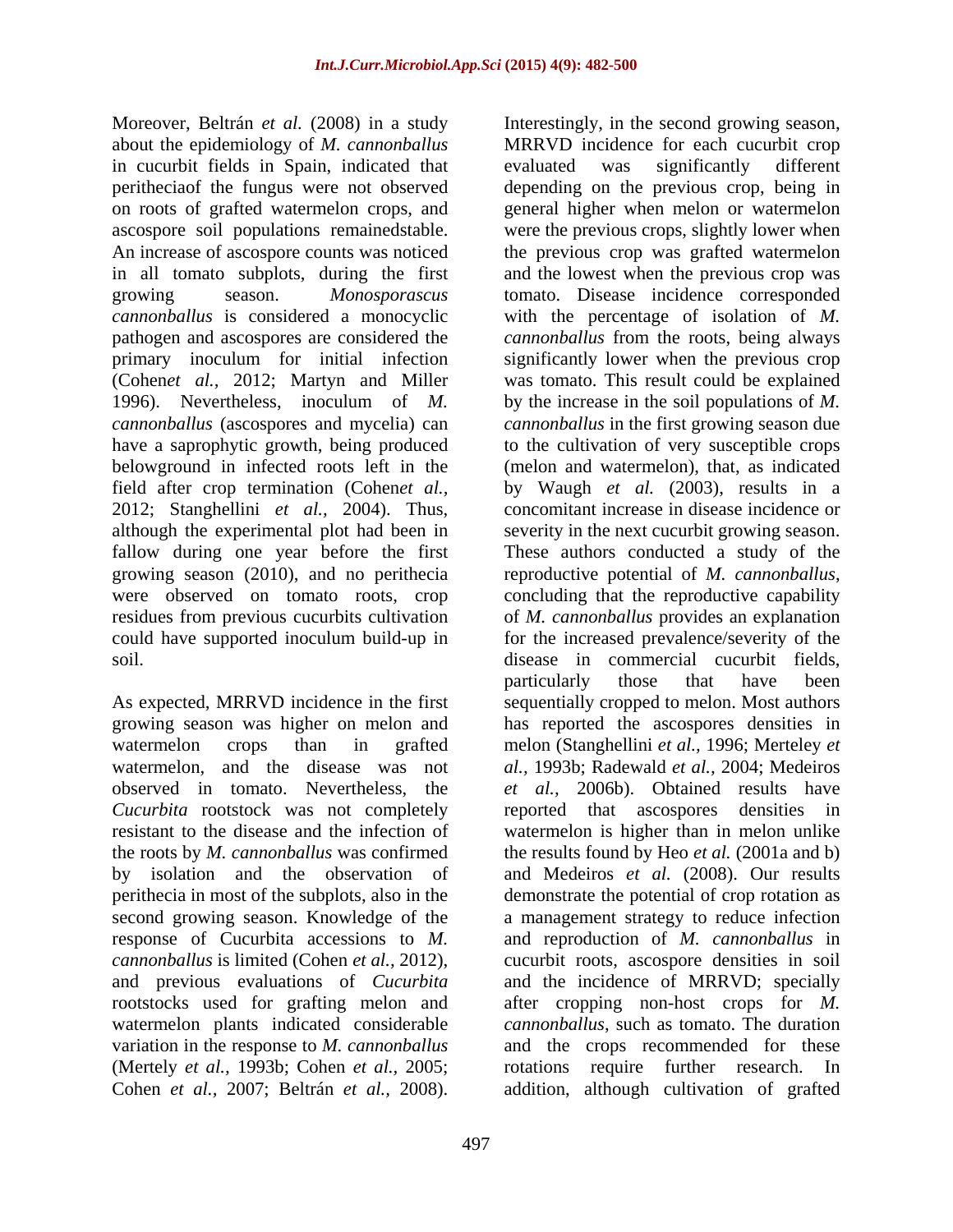watermelon was beneficial in terms of the reduction of disease incidence and evaluation of grafted watermelon percentage of isolation of the pathogen in subsequent cucurbit crops, this study Fusarium wilt and Fusarium crown and confirms that grafted watermelon alone is not sufficient to control MRRVD. In fact the Bruton B.D. 1998. Soilborne diseases in *Cucurbita* rootstock used was susceptible to *M. cannonballus* and the damage caused by the pathogen was probably reduced due to the extensive root system produced by plants in this genus that supports vines and fruits of Va. watermelon in spite of some infection Cohen R., Burger Y., Horev C., Porat A., (Cohen *et al.,* 2007; Beltran *et al.,* 2008; Cohen *et al.,* 2012). Consequently, as recommended by Cohen *et al.* (2012), an integrated approach using multiple *cannonballus*-infested and non-infested techniques should be the most appropriate strategy to manage MRRVD. Cohen R., Burger J., Horev C., Koren A.,

- Al-Mawaali Q.S., Al-Sadi A.M., Al-Said reaction of muskmelon to vine decline Oman.PhytopatholMediter.52:457-465
- Beltrán R., Vicent A., García-Jimenez J., and<br>Armengol I 2008 Comparative biology and management of rots and vine decline in muskmelon and grafted watermelon crops. Plant cucu<br>Dis 92:158-162 120. Dis. 92:158-162.
- 

J.2013.*Monosporascuseutypoides*,a cause of Monosporascus root rot and<br>vine decline in Tunisia, and evidence and 1141 vine decline in Tunisia, and evidence *eutypoides*are distinct species. Plant

Elbourji Z., Tarchoun N.,and cannonballus, using grafting and

Romdhani M.S.2008. Resistance (C*itrullus lanatus L.*) varieties against Fusarium wilt and Fusarium crown and root rot. Asian J. Plant Pathol. 2:24-29.

- Cucurbitaceae: Pathogen virulence and host resistance pp: 143-166 in: *Cucurbitaceae 98*. J. McCreight, ed. Amer. Society Hort. Sci. Press, Alex, Va.
- and Edelstein M. 2005. Performance of Galia-type melons grafted on to *Cucurbita* rootstock in *Monosporascus*  soils. Ann. Appl. Biol.146:381- 387.
- **References** and **References** and **References** and **References** and **References** and **References** and **References** and Edelstein M.2007.Introducing grafted cucurbits to modern agriculture. The Israeli experience. Plant Dis.91: 916-923.
	- F.A.,and Deadman M.L. Cohen R., Pivonia S., Burger J., Edelstein 2013.Etiology, development and M., Gamliel A., and Katan under arid conditions of of Monosporascus wilt of melons in M., Gamliel A., and Katan J.2000.Toward integrated management Israel. Plant Dis. 84: 496-505.
	- . Cohen R., Pivonia S., Crosby K.M.,and Armengol J. 2008. Comparative biology and management of epidemiology of *Monosporascus* root Monosporascus vine decline and wilt<br>rots and vine decline in muskmelon of melons and other Martyn R.D.2012. Advances in the biology and management of Monosporascus vine decline and wilt of melons and other cucurbits.Horticultural Rev*.* 39: 77- 120.
- Ben Salem I., Correia K.C.,Boughalleb N., Cohen R., Pivonia S., Shtienberg D., Michereff S.J., León M., Abad- Edelstein M., Raz D.,and Gerstl Z. Campos P., García-Jiménez J., and 1999. The efficacy of fluazinam in Armenool and Suppression of *Monosporascus* Armengol suppression of *Monosporascus* Cohen R., Pivonia S., Shtienberg D., Edelstein M., Raz D.,and Gerstl Z. 1999.The efficacy of fluazinam in suppression of *Monosporascus cannonballus*, the causal agent of vine decline of melons. Plant Dis. 83:1137- 1141.
- that *M.cannonballus*and *M.*  Edelstein M., Cohen R., Burger Y., Shriber Dis. 97: 737-743. Integrated management of sudden wilt Boughalleb N., Mhamdi M., AlAssadi B., in melons, caused by *Monosporascus*<br>Elbourii Z Tarchoun N and *cannonballus*, using grafting and S., Pivonia S.,and Shtienberg D.1999. in melons, caused by *Monosporascus cannonballus*, using grafting and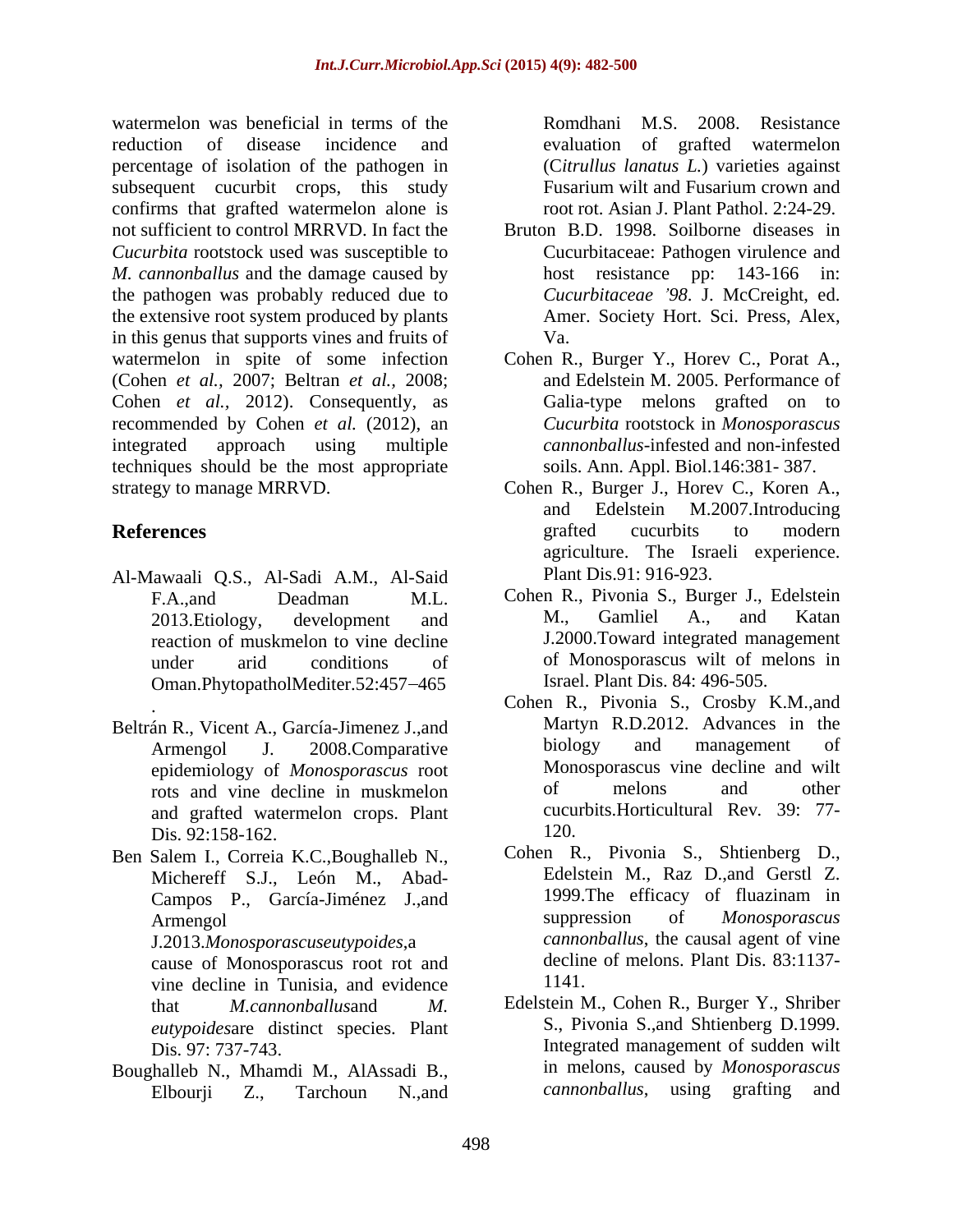reduced rates of methyl bromide. Plant Dis. 83:1142-1145. Tr. 2008b. Monosporascus

- Griffith D.R., Kladivko E.J., ManneringJ.V., effects on corn growth and yield on
- 19. 31: 500-504.
- Heo, N.Y., Ryu, K.Y., Hyn, I.H., and Kwon, distribuition of *Monosporascus*root rot *Monosporascuscannonballus*onCucurb itaceae plants. Res. in Plant Dis. 7(1):
- Jebari H., Abdallah H.B.,and Zouba A. grafting under geothermally heated
- Lee J.M., Kubota C., Tsao S.J., Bie Z., Hoyos P., Echevarria L.,and Morra grafting: diffusion, grafting techniques,
- Liebman M., and Dyck E. 1993.Crop
- Louws FJ, Rivard CL,Kubota C.(2010) arthropods and weeds. Sci. Hort.
- 
- Medeiros E.V., Katchen J. P. S., Lenilton

West T.D., and Parson with different crops in Rio Grande do S.D.1988.Longterm tillage and rotation A. O., Hailson A. F. and Rui Sales Jr.2008b. *Monosporascus cannonballus* density in soils cultivated Norte State, Brazil Revista Brasileira de CiênciasAgráriasv. 3(1): 1-5.

high and low organic matter, poorly Medeiros, E.V., Sales Jr., R., Michereff, drained soils. Agron. J. 80:599-605. S.J., and Barbosa, M.R. Heo, H., Ryu, K.,and Lee, Y., 2006.Quantificação de ascósporos de 2001a.Cultural characteristics and *Monosporascus cannonballus* em solos ascospores density in soil of nãocultivados de Caatinga e emáreas *Monosporascus cannonballus* on de cultivo de melão do Rio Grande do Cucurbitaceae plants. Plant Dis. 7: 16- Norte e Ceará. FitopatologiaBrasileira. S.J., and Barbosa, M.R. *Monosporascus cannonballus* em solos 31: 500-504.

J.H. 2001b. Occurrence and Bruton B.D. 1993a.Quantification of and pathogenicity of cannonballusas cospores in three Mertely J.C., Martyn R.D., Miller M.E., and *Monosporascus cannonballus*ascospores in three commercial muskmelon fields in South Texas. Plant Dis. 77:766-771.

- 11-15. Mertley J.C., Martyn R.D., Miller M.E., and 2009. Management of *Monosporascus*  range for the muskmelon pathogen *cannonballus* wilt of muskmelons by *Monosporascus cannonballus*. Plant Bruton B.D. 1993b. An expanded host Dis. 77:667-673.
- greenhouses in the south of Tunisia. Peterson T.A.,and Vargel G.E.1989.Crop Acta Hort. 807: 661-666. yield as affected by rotation and nitrogen rate. I. Soybean. Agron. J. 81: 727-731.
- M.O. 2010.Current status of vegetable Pivonia S., Cohen R., Katan J., Burger Y., automation. Sci. Hort. 127:93-105. Edelstein M. 1996. Sudden wilt of Rotation and Intercropping Strategies Proc. 6th Eucarpia Meet. Cucurbit for Weed Management.Ecol. Genet. Breed. Ben Ze'ev I.S., Karchi Z., and melons in southern Israel. 285-290 in: Genet. Breed.
- Appl.3:92-122. Pivonia S., Gerstl Z., Maduel A., Levita Grafting fruiting vegetables to manage Monosporascus sudden wilt of melon soilborne pathogens, foliar pathogens by soil application of fungicides. Eur. R.,and Cohen R. 2010. Management of J. Plant Pathol. 128: 201–209.
- 127:127-146. **Radewald K.C., Ferrin D.M., and** Martyn R.D.,and Miller M.E. Stanghellini M.E. 2004. Sanitation 1996.*Monosporascus*root rot and vine practices that inhibit reproduction of decline: an emerging disease of melon *Monosporascus cannonballus* in melon worldwide. Plant Dis. 80:716-725. roots left in the field after crop Radewald K.C., Ferrin D.M., and termination. Plant Pathol. 53:660–668.